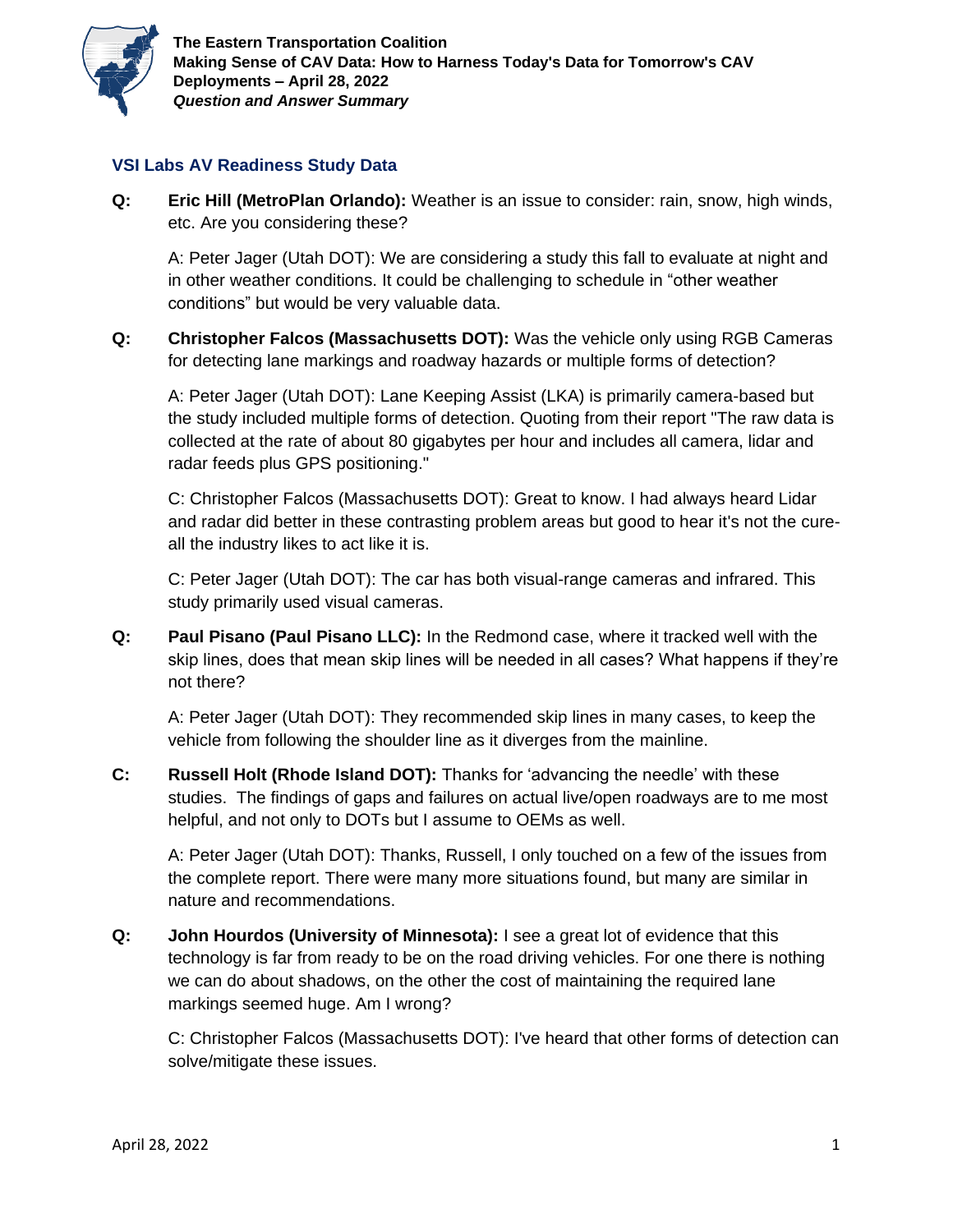

A: Blaine Leonard (Utah DOT): There are multiple sensors on board - this study focused on lane lines detected by cameras - this is how the Lane Keeping Assist system on your car works. LKA shouldn't be used in urban areas, where there are trees, etc. Certain parts of these technologies (like LKA) are ready for broad use - with a human driver. Bringing all of this together into a Level 5 'driverless' vehicle isn't ready yet - and probably not for many years.

**Q: Samir Goel (Texas DOT):** In some jurisdictions, they're pushing a 6-inch-wide stripe instead of the 4-inch-wide stripe. does the wider width make a difference?

A: Doug Gettman (Kimley-Horn): My understanding is that the 6-inch stripe does help. I believe some findings in NCHRP 20-102 (06) support this.

C: Christopher Falcos (Massachusetts DOT): Of course, the problem is (especially in small cities and towns) the added cost to implement 6-inch-wide line striping, and if that causes them to increase the time between repainting, it removes the benefit

C: Ginna Reeder (The Eastern Transportation Coalition): The Coalition's work on AV lane striping (with Connecticut DOT, Consumer Reports, and University of Connecticut) that Lisa mentioned in the intro is going to look at this 4" vs 6" issue, and across vehicles from different manufacturers.

## **I-24 MOTION Test Bed**

**Q: Sanhita Lahiri (Virginia DOT):** This is amazing! What cost (construction and data processing) did you end up with this?

A: Lee Smith (Tennessee DOT): Thanks, Sanhita. Regarding costs, the validation system and 4-mile section are estimated to cost \$11.5M. A small investment, given the impact to improve operations that advance the state of the practice.

Here is some additional information about the benefits estimated for emissions specifically was:

- Cost per Kilogram of all criteria pollutants (\$/Kg) \$40.03
- Cost per Kilogram of PM 2.5 reductions (\$/Kg) \$133.86
- Cost per Kilogram of NOx reductions (\$/Kg) \$99.15
- **Q: Russell Holt (Rhode Island DOT):** Were any new Tennessee DOT policies or laws passed or needed for the I24 ICM, particularly regarding CAV (or maybe some were already in place that supported the advancement)? Congrats on this project, impressive 'testing ground 'approach on a live/open to a public facility.

A: Lee Smith (Tennessee DOT): Thanks for the kind words. We hope that this project will advance the transportation industry to make our roads safer and more reliable. Tennessee passed legislation to allow for CAV applications in 2017. It was beneficial to have the legal structure in place as we prepared for this project.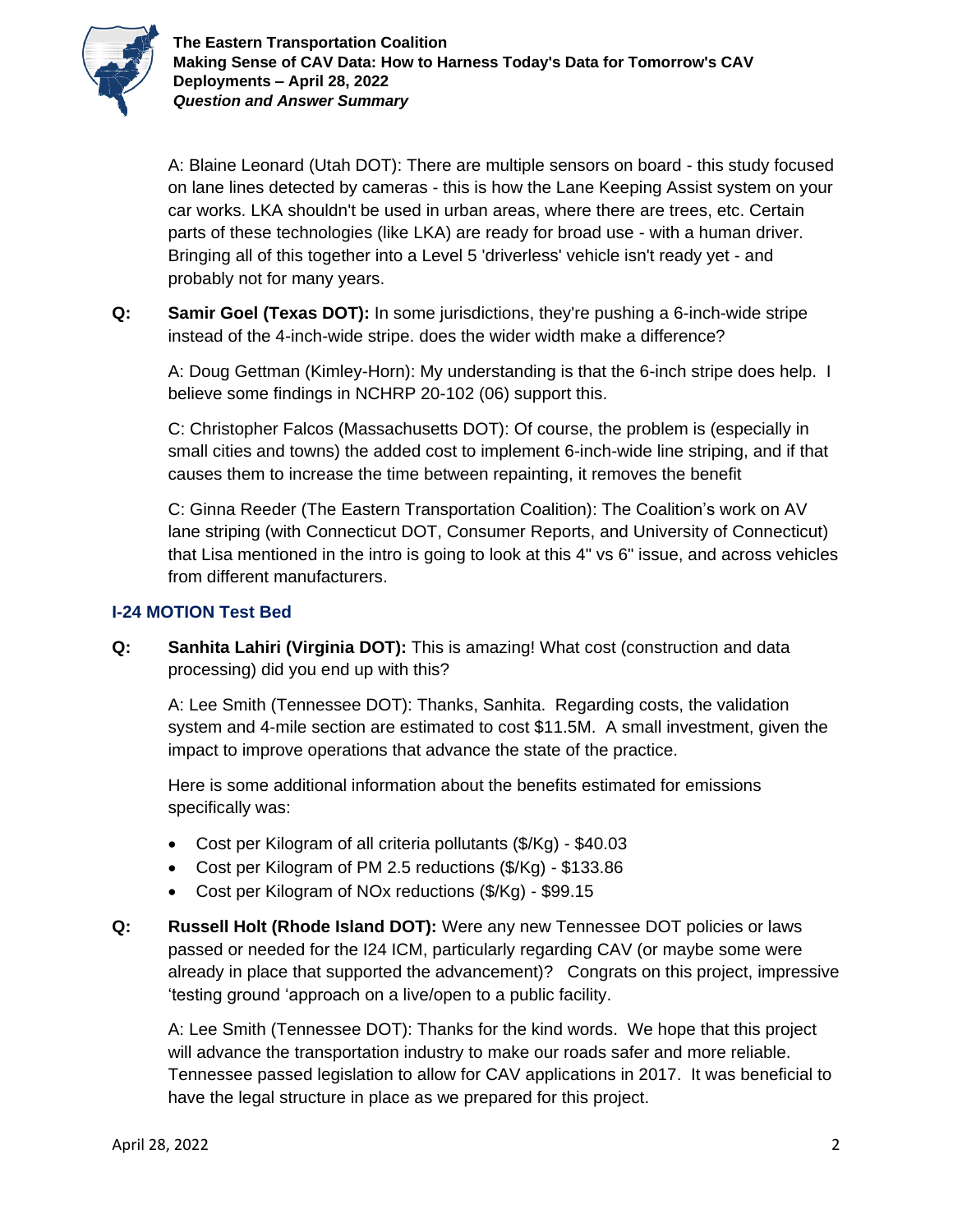

**Q: John Roberts (Arizona DOT):** Can you speak to the decision process on I 24 with regards to edge processing image data vs centralized processing. Also, any thoughts about using the cloud vs traditional server architecture to process this data and scale the system that you have learned through this project.

A: Will Barbour (Vanderbilt University): We considered both edge and cloud computing to process video into trajectory data but, as you noted, ended up with a centralized, onpremises computing architecture. The reason was multifold:

- 1) Transmitting this volume of video data to the cloud, even over fiber, would be very costly. We're operating in the territory of a 20Gbps continuous data rate, which is challenging to accommodate even within a local network.
- 2) Managing the rest of the system infrastructure  $-$  cameras, network devices, etc.  $$ is already a significant challenge from an O&M perspective. Adding edge computing devices to the mix would have increased this burden, with a particularly high level of availability/resilience required for computing devices to not have gaps in trajectories.
- **Q: Chrissie Collins (Florida DOT):** There are too many variables with striping, what about communication under the roadways that are detectable by the vehicles to stay within a given lane? That could work together with perpetual charging built into the asphalt and include GPS to assist with location.

A: Lee Smith (Tennessee DOT): I agree that there are many variables with striping, it will be a Maintenance challenge for sure. Regarding communication under the roadway, I think there have been studies on this; I think it has merit, but I'm not sure of the results. It would also be a Maintenance challenge.

## **Connected Vehicles: Privacy, Security, and Spectrum**

**Q: Terry Shaw (Kimley-Horn):** What are the urban canyon effects on the range in downtown areas?

A: Doug Gettman (Kimley-Horn): Range reduction can be significant. Anecdotally, from what I've read it seems that CV2X may bounce off buildings a bit better than DSRC, to "see around corners". I recollect that the New York State DOT pilot has generated some good data regarding urban canyon effects in their Manhattan deployment.

**Q: Lisa Miller (The Eastern Transportation Coalition):** For all panelists, what do the next five years look like when it comes to CAV data? How is your agency, university, or company approaching the challenges and expectations for CAV data?

A: Lee Smith (Tennessee DOT): From my perspective, the next 5 years should focus on safety applications and ways to improve operations. The industry needs to focus more because the technology is moving fast and leaving applications and operations behind in some cases.